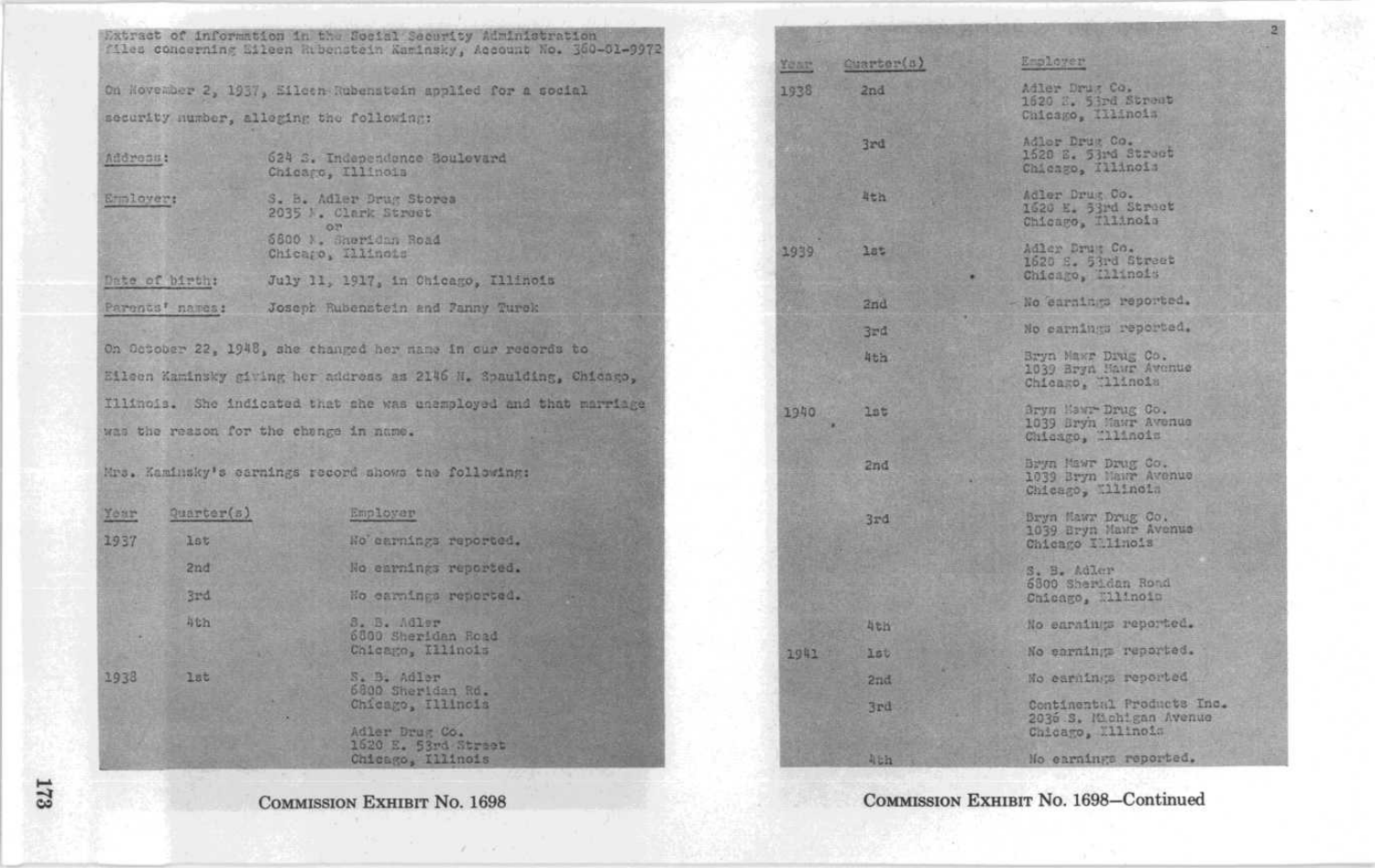| Year | Quarter(s)                                                                                                     | Employer                                                                                             | Ouarter(s)<br>Yenr | Emmlower                                                                                                |
|------|----------------------------------------------------------------------------------------------------------------|------------------------------------------------------------------------------------------------------|--------------------|---------------------------------------------------------------------------------------------------------|
| 1942 | 2a5<br>2nd                                                                                                     | No carnings reported.<br>Hol-Mar Co.                                                                 | 1947<br>20E        | E. I. & Ceorge E. Pasternak<br>Paramount Garment Co.<br>711 S. Dearborn Street<br>Chicago 5, Illinois   |
|      | 3r <sub>d</sub>                                                                                                | 125 W. Ohio Street<br>Chicago, Illinois<br>Hol-Mar Co.                                               |                    | Edward C. Ruttenberg Sales Inc.<br>222 W. North Bank Drive<br>Chicago 10, Illinois                      |
|      | <b>Ath</b>                                                                                                     | 125 W. Ohio Street<br>Chicago, Illinois<br>Hol-Mar Co.<br>125 W. Ohio Street                         | 2nd                | E. I. & Coorge E. Pasternak<br>Paramount Garment Co.<br>711 S. Dearborn Street<br>Chicago 5, Illinois   |
| 1943 | All                                                                                                            | Chicago, Illinois<br>Mol-Mar Co.<br>125 W. Ohio Street<br>Chicago, Illinois                          | 3rd                | E. I. & Ceorge E. Pasternak<br>Paramount Garment Co.<br>711 S. Dearborn Street<br>Chicago 5, Illinois   |
| 1944 | A21                                                                                                            | Hol-Mar Co.<br>125 W. Ohlo Street<br>Chicago, Illinois                                               | 马七九                | E. I. & George D. Pasternak<br>Paramount Garment Co.<br>711 S. Dearborn Street<br>Chicago i, Illinois   |
| 1945 | A21                                                                                                            | Hol-Mar Co.<br>125 W. Ohio Street<br>Chicago, Illinois                                               | 1948<br>156        | E. I. & George E. Pasternak<br>Paramount Carment Co.<br>711 S. Dearborn Street,<br>Chicago 5, Illinois  |
| 1945 | 10t                                                                                                            | Jack, Sam & Harl Rubenstein<br>Earl Products Co.<br>1144 S. St. Louis Avenue<br>Chicago 21, Illinois | 2nd                | E. I. i George E. Pasternak<br>Paramount Carment Co.<br>711 S. Denroorn Street<br>Chicago D. 111inois   |
|      | 2nd                                                                                                            | Jack, Sam & Earl Rubenstein<br>Earl Products Co.<br>1144 S. S., Louis Avenue                         | 3rd                | No carnings reported.                                                                                   |
|      | 3rd                                                                                                            | Chicago 24, Illinois<br>Jack, Sam & Errl Rubenstein<br>Earl Products Co.                             | 4th                | Jerome & Bernard Carber<br>Jackie Swortsweer Co.<br>325 W. Adams Street<br>Chicago 6, Illinois          |
|      | 1144 S. St. Louis Avenue<br>Chicago 24, Xllinois<br>Edward C. Ruttenberg Sales Inc.<br>222 W. Nowth Bank Drive |                                                                                                      | 1949<br>3at        | Bennie Schwartz A Joseph Lazar<br>Bennie Schwartz Forzals<br>318 W. Adams Street<br>Chicago 5, Ellinois |
|      | 4th                                                                                                            | Chicago, Kllinois<br>Edward C. Huttenberg Sales Inc.<br>222 W. North Bank Drive<br>Chicago, Illinoin |                    | Jerome & Bernard Carber<br>Jackie Sportswear Co.<br>326 H. Admms Street<br>Chicago 6, Ellinois          |

COMMISSION EXHIBIT No. 1698-Continued

 $\frac{174}{5}$